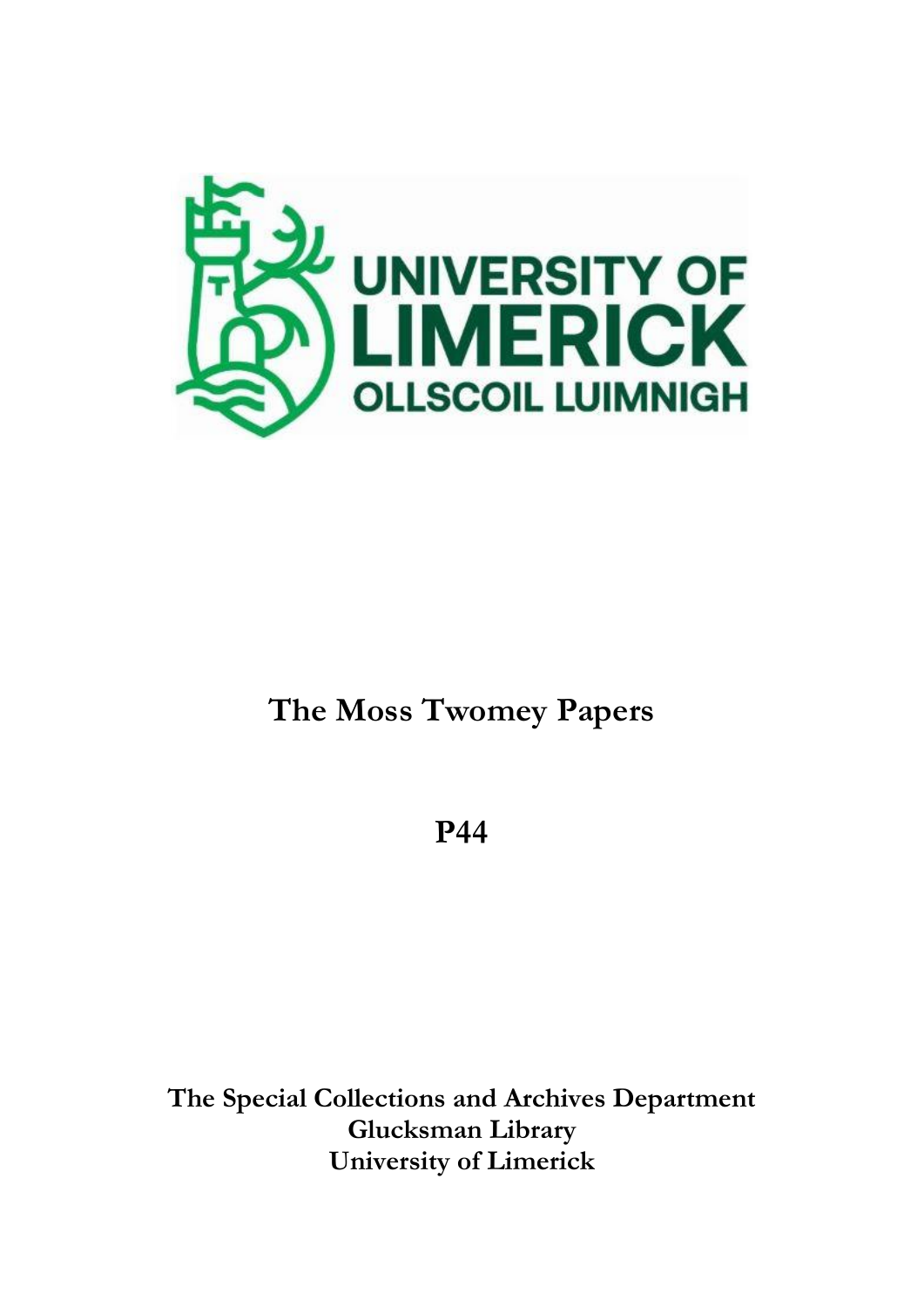# **The Special Collections and Archives Department Glucksman Library University of Limerick The Moss Twomey Papers**

**Reference Code:** IE 2135 P44 **Title:** The Moss Twomey Papers **Dates of Creation:** 1923-1925 **Level of Description:** Fonds **Extent and Medium:** 48 items (15 files)

#### **CONTEXT**

**Name of Creator(s):** Twomey, Maurice ('Moss') (1897-1978).

**Biographical History:** Maurice 'Moss' Twomey was born in Fermoy, County Cork, on 10 June in 1897. He was educated by the local Christian Brothers. He joined the Irish Volunteers on its formation in 1914 and proved to be an able recruit. He quickly rose to the rank of Battalion Adjutant Fermoy Battalion by 1918. By 1919, he had attained the rank of Brigade Adjutant to the Cork No. 2 Brigade of the Irish Republican Army (IRA). By 1920, Twomey was a staff officer on the general staff of the 1st Southern Division. He was heavily involved in operations during the War of Independence.

After the Anglo-Irish Treaty and during the Civil War, Twomey was a staff officer to General Liam Lynch. He was a member of the occupying force in the Four Courts in 1922, the action that precipitated the Civil War. He had however left the building before it was bombarded by the Free State Army.

Following the Civil War, Twomey was tasked with the entire root and branch reorganisation of the IRA, including the West Clare Brigade. Twomey succeeded Frank Aiken as Chief of Staff of the IRA in 1927, a post he would hold until 1936, when he was interned by the De Valera Government. While incarcerated in the Curragh Camp, Twomey argued with the IRA leadership concerning its policy of supporting Nazi Germany and resigned his position as Chief of Staff. Upon his release, Twomey left the IRA but remained sympathetic to the Republican cause. He subsequently opened a general confectioners and newsagents in Dublin, which became a centre for Republican activities. Maurice Twomey died in Dublin of a heart attack on 8 October 1978.

**Archival History:** This archive was originally part of a larger collection of papers discovered in a derelict shop in Dublin that had once been owned by Maurice 'Moss' Twomey. The collection was broken up and put forward for auction in separate lots.

**Immediate Source of Acquisition:** Purchased at Adam's auction in a single lot in Dublin on 20 April 2010.

## **CONTENT AND STRUCTURE**

**Scope and Content:** The collection comprises primarily correspondence between Frank Aiken, IRA Chief of Staff; Mr McAuliffe Acting Officer Commanding Limerick Brigade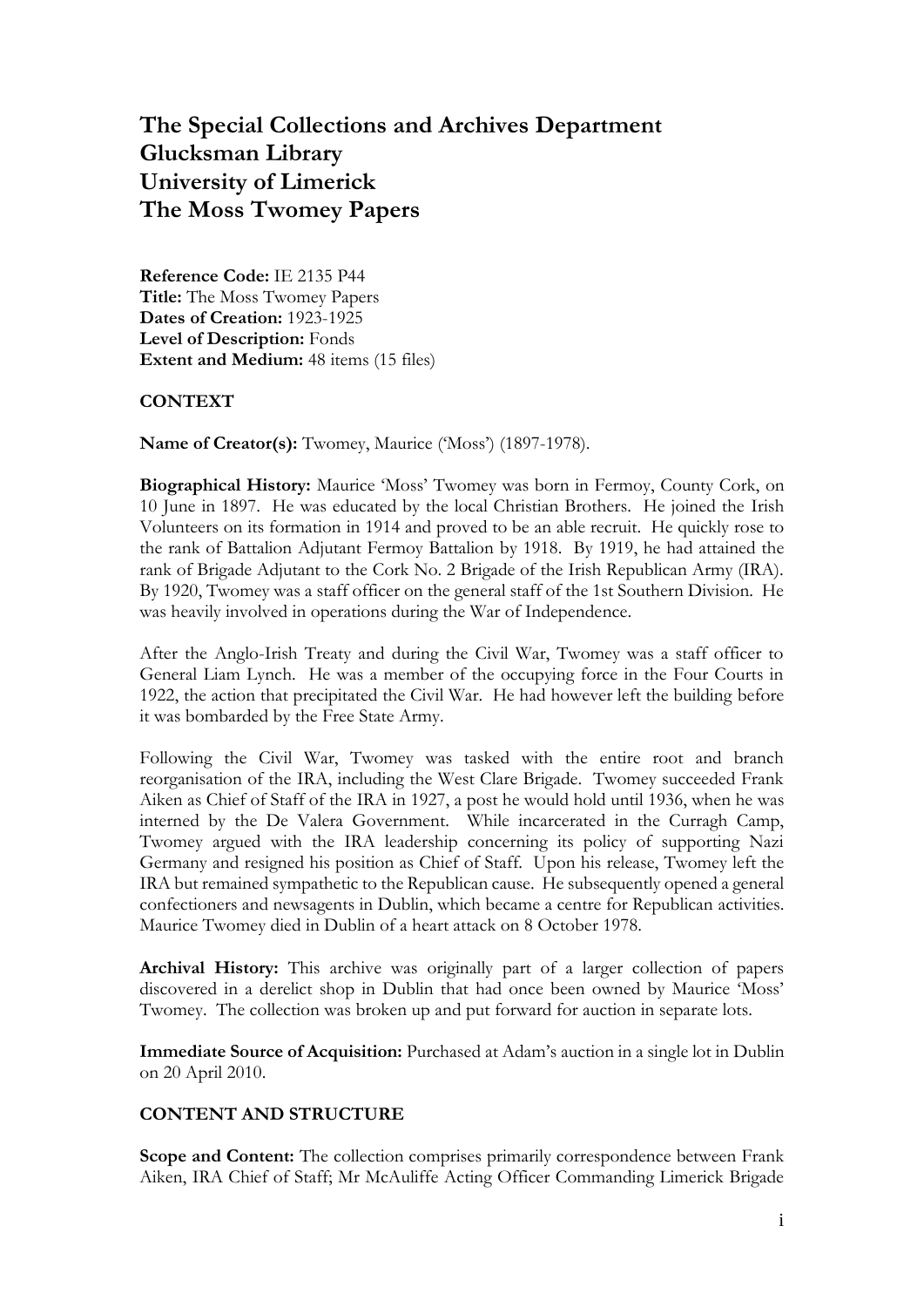IRA; and Maurice Twomey Inspecting Officer. They are almost solely concerned with the reorganisation of the IRA command structure in Limerick, Clare and Kerry owing to the shortage of men and equipment during and following the Civil War.

**Appraisal, Destruction and Scheduling Information:** All records have been retained.

**Accruals:** No accruals are expected.

**System of Arrangement:** The correspondence has been arranged into fifteen files according to the activities to which they relate and thereunder arranged chronologically by date.

# **CONDITIONS OF ACCESS AND USE**

**Conditions Governing Access:** Unrestricted access to all items.

**Conditions Governing Reproduction:** Standard copyright regulations apply to all items. For photocopying or reproducing material, please consult with the staff.

**Language/ Scripts of Material:** English.

**Physical Characteristics and Technical Requirements:** Paper documents in good condition.

Finding Aids: A hard copy of the descriptive catalogue is available at the Special Collections Department, Glucksman Library, University of Limerick.

# **ALLIED MATERIALS**

**Related Units of Description:** University College Dublin houses an extensive collection of Moss Twomey's papers donated by Father Maurice Twomey. A descriptive catalogue of these papers is available at [http://www.ucd.ie/t4cms/p0069-twomey-moss](http://www.ucd.ie/t4cms/p0069-twomey-moss-descriptive-catalogue.pdf)[descriptive-catalogue.pdf.](http://www.ucd.ie/t4cms/p0069-twomey-moss-descriptive-catalogue.pdf)

# **DESCRIPTION CONTROL**

**Archivist's Note:** Papers arranged and described by John Harrington under the supervision of Anna-Maria Hajba.

**Rules or Conventions:** This description follows guidelines based on *ISAD(G)* 2nd edition, 2000; *Irish Guidelines for Archival Description*, 2009; *National Council on Archives: Rules for the Construction of Personal, Place and Corporate Names*, 1997; and *EAP Guidance on Data Protection for Archive Services, 2018*.

**Date of Description:** July 2015. Revised in May 2021.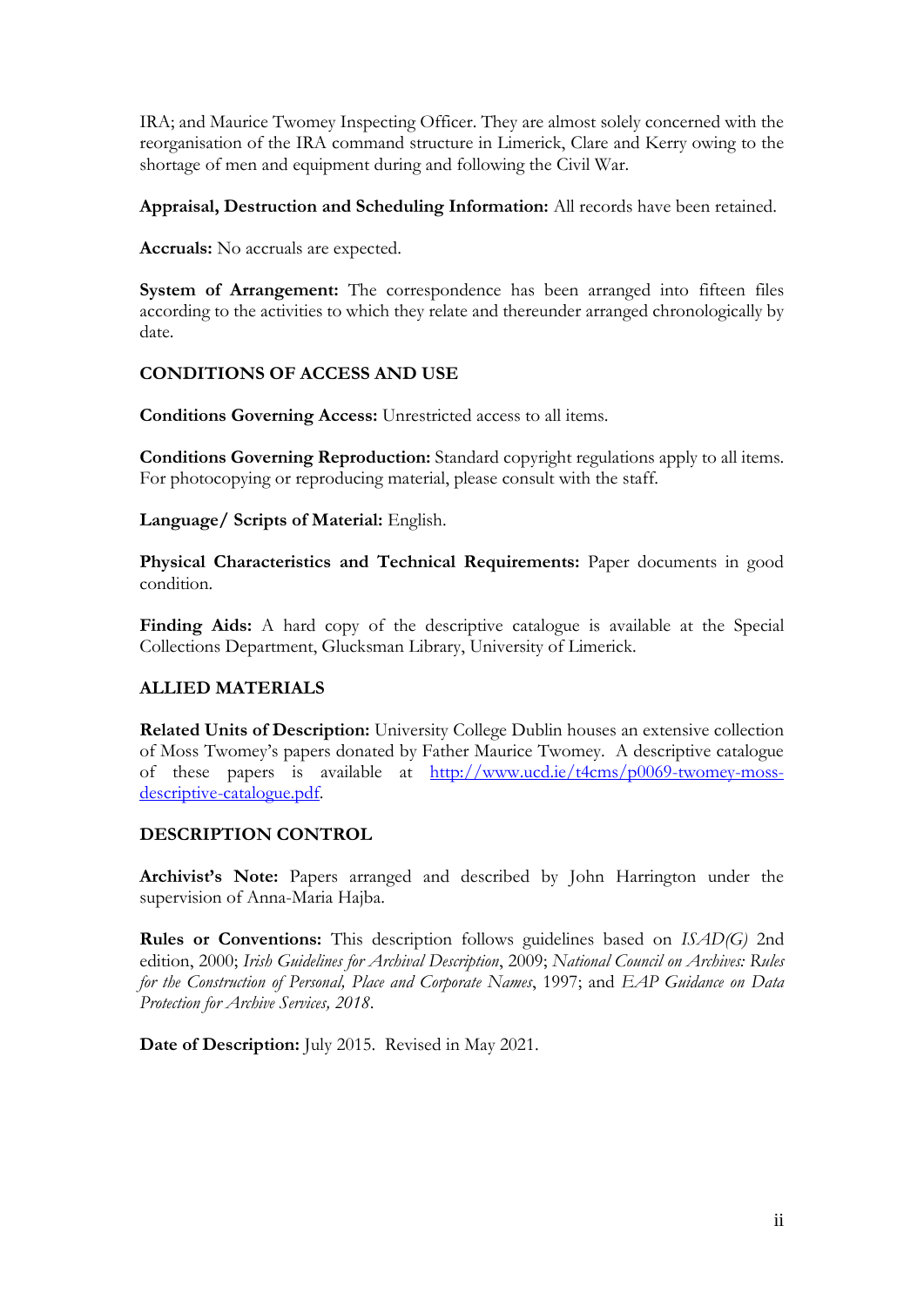**P44/**

## **The Moss Twomey Papers**

**1** 23 October 1923 and February-May 1924 Correspondence between Chief of Staff [Frank Aiken], General Head Quarters, Dublin; Officer Commanding West Limerick Brigade Gearóid MacAmhlaoibh [Gerald McAuliffe]; Acting Officer Commanding Limerick Brigade E. Hanrahan; and Inspecting Officer Maurice Twomey relating to plans to amalgamate the West, Mid and East Limerick brigades of the IRA into a single independent command area. Also see **P44/14**. 15 items

**2** 1 March 1924 Letter from Maurice Twomey, Inspecting Officer, Head Quarters of the 1st Southern Division, to [Frank Aiken], Chief of Staff, [Dublin], relating to the difficulty in arranging the court martial of 'B'; and the need to have army regulations in booklet form.

1 p.

**3** 3 March 1924 Letter from Gearóid MacAmhlaoibh [Gerald McAuliffe], Officer Commanding West Limerick Brigade, to [Frank Aiken], Chief of Staff, Dublin, seeking money towards his brigade's expenses.

1 p.

- **4** 3 March 1924 Letter from Gearóid MacAmhlaoibh [Gerald McAuliffe], Officer Commanding West Limerick Brigade, to Director of Intelligence, Dublin, giving instructions for communication with the West Limerick Brigade. 1 p.
- **5** 3 March 1924 Letter from Gearóid MacAmhlaoibh [Gerald McAuliffe], Officer Commanding West Limerick Brigade, to Director of Communications, Dublin, giving instructions for communication with the West Limerick Brigade.

1 p.

**6** 6 March 1924 Letter from Gearóid MacAmhlaoibh [Gerald McAuliffe], Officer Commanding West Limerick Brigade, to Chief of Staff [Frank Aiken], Dublin, relating to a complaint from the secretary of Tournafulla Sinn Fein Club concerning an expenses claim submitted by John Sheahan.

1 p.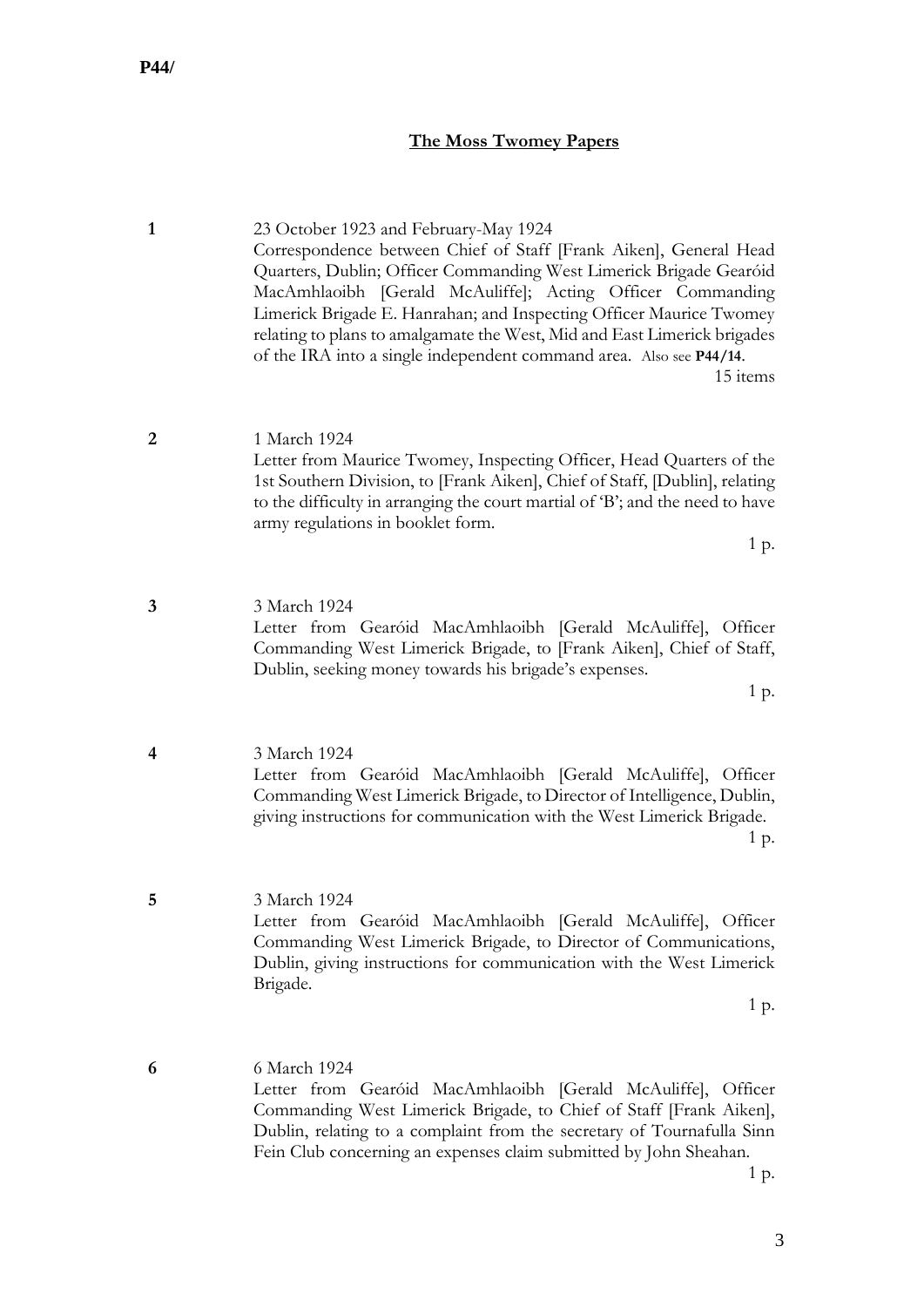## **P44/**

| 7  | 1 and 21 May 1924<br>Letter from Liam Forde, 2 Church Street, Limerick, to Chief of Staff<br>[Frank Aiken], Dublin, disputing allegations made against him for being<br>an IRA deserter and seeking a court martial to clear his name. Also a<br>cover letter [from Frank Aiken] to an unidentified recipient attaching<br>Forde's letter and discussing its contents.<br>2 items |
|----|-----------------------------------------------------------------------------------------------------------------------------------------------------------------------------------------------------------------------------------------------------------------------------------------------------------------------------------------------------------------------------------|
| 8  | 5 and 17 September 1924<br>Correspondence between Officer Commanding Limerick County to<br>Chief of Staff [Frank Aiken], Dublin, relating to the campaign to have<br>William Bourke reinstated to his job as bank manager in Abbeyfeale.<br>3 items                                                                                                                               |
| 9  | November-December 1924<br>Correspondence between Officer Commanding Limerick County and<br>Chief of Staff [Frank Aiken], Dublin, relating to the former's non-<br>attendance at a training course owing to a misunderstanding concerning<br>the payment of travel expenses.<br>4 items                                                                                            |
| 10 | November 1924-March 1925<br>Correspondence mainly between Officer Commanding Limerick County<br>and Chief of Staff [Frank Aiken], Dublin, relating to the proposed<br>resignation of the former owing to a lack of funding to enable him to<br>carry out his duties, and efforts by the General Head Quarters to rectify<br>the matter.<br>10 items                               |
| 11 | [c. $1924$ ]<br>Letter from Padraig Ó hÉigceartaigh [?], former adjutant of the Mid<br>Limerick Brigade, to the Director of Communications, Dublin, relating<br>to the unsuitability of the current Officer Commanding Mid Limerick<br>Brigade as he may be a Free State spy, and recommending Commandant<br>Dundon as a more appropriate candidate.<br>1 p.                      |

**12** 12 January 1925 Letter from Chief of Staff [Frank Aiken], Dublin, to Officer Commanding Limerick County, relating to on-going efforts to improve the training of officers.

1 p.